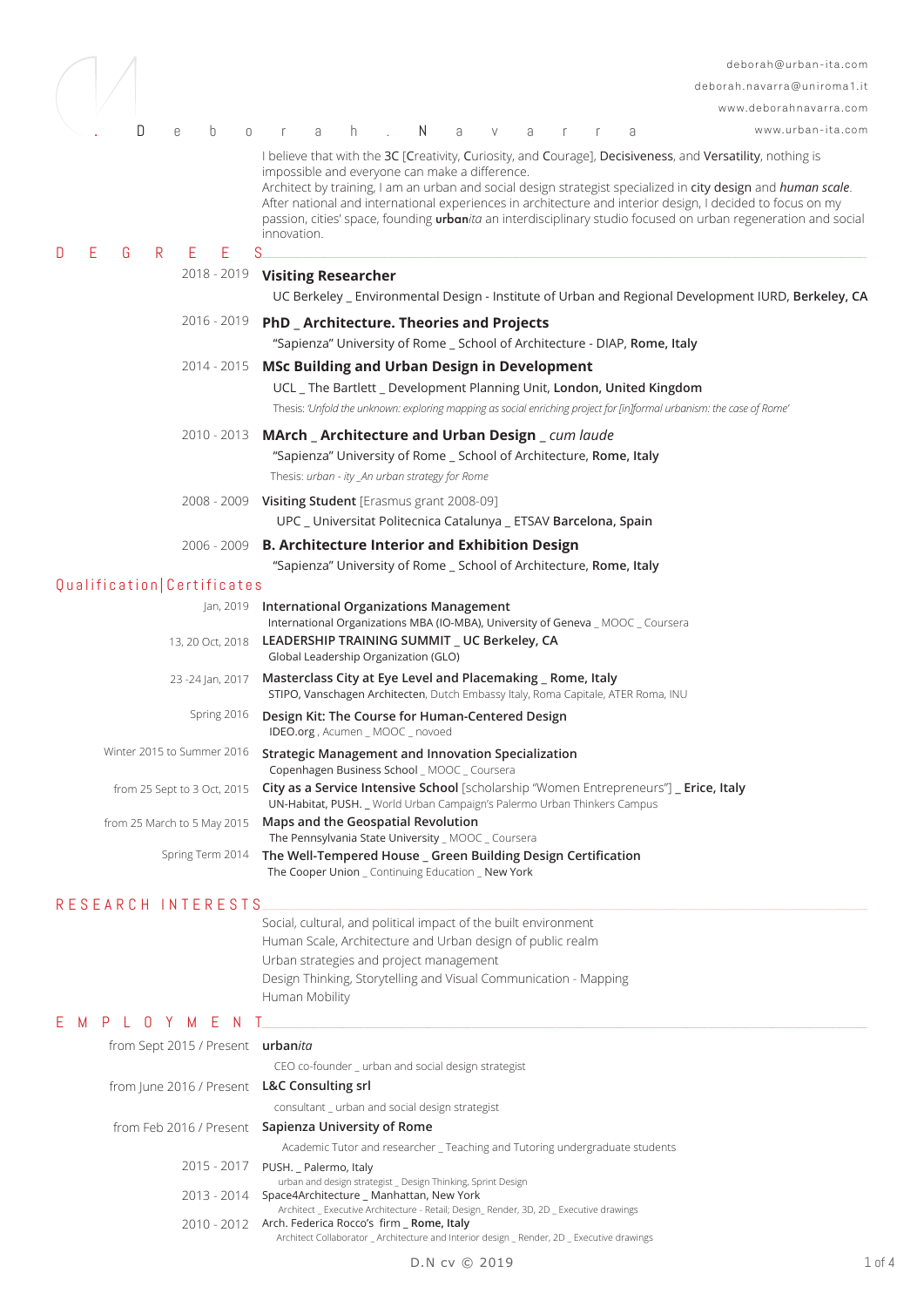| MANAGEMENTandDESIGN.                         |                                                                                                                                                                                                                                              |
|----------------------------------------------|----------------------------------------------------------------------------------------------------------------------------------------------------------------------------------------------------------------------------------------------|
|                                              | Sept 2017 - on going Intorno alle Mura di Roma _ Rome, Italy<br>co-creator, organizer and facilitator by urbanita, Sapienza University, INARCH, Com. Mura Latine                                                                             |
|                                              | Jan - May 2017    IV Biennial of Public Space 2017 _ Rome, Italy<br>organizing secretariat _ promoted and organized by INU, CNAPPC, UN-HABITAT                                                                                               |
|                                              | 6 May 2017 ArchiJam - Design thinking for architecture _ Rome, Italy<br>Project co-creator, organizer and facilitator _ promoted by Open House Rome 2017                                                                                     |
|                                              | 6-7-8 April 2017 Urban Thinkers Campus 2.0 - Right to the Future _ Palermo, Italy<br>Round-table/ Jam sections facilitator, technical partner _ promoted by UN-HABITAT, organized by PUSH.                                                   |
|                                              | Spring 2017 COL[L]AZIONI _ Rome, Italy<br>Project creator, organizer and facilitator_powered by: urbanita, Fondazione Critica Sociale                                                                                                        |
|                                              | 2-4 Dic 2016 CALL for (AR)tist - Workshop di Immaginazione Pubblica _ Palermo, Italy<br>Tutor_StreetArt and Augmented Reality workshop _ promoted and organized by PUSH. and BEPART                                                          |
| 24-25 Nov 2016                               | Diritto alla Citta' Territori Spazi Flussi _ Rome, Italy<br>Multimedia design director and promoter _ powered by Fondazione per la Critica Sociale                                                                                           |
| 5-10 September 2016                          | DPU SummerLab 2016: Palermo _ Emergent Migrant Topographies. _ Palermo, Italy<br>Project creator, organizer and facilitator _ International Workshop pwered by urbanita, PUSH., UCL, UNIPA,                                                  |
|                                              | May/June 2016 GovJam Roma 2016 _ Rome, Italy<br>Organizer, promoter and facilitator_powered by urbanita                                                                                                                                      |
|                                              | 2016/on going TorPignaDesignLab _ Rome, Italy<br>Project creator, organizer and facilitator powered by urbanita with Sapienza, University of Rome                                                                                            |
|                                              | 27-28-29 Nov 2015  Winter School: Siciania, Cucina di talenti _ Menfi (AG), Italy<br>Organizer and Mentor _ powered by PUSH. and urbanita                                                                                                    |
|                                              | 27-28-29 Nov 2015 Sant'Anna Jamming: Il workshop _ Palermo, Italy<br>Organizer and Mentor _ powered by PUSH. and urbanita partners: AISA                                                                                                     |
| May 2015                                     | Anlong Kngan Settlement - ACHR, CAN, CAN-CAM, CDF, UCL _ PhnomPenh, Cambodia<br>Urban Developer _ Strategies and participatory design                                                                                                        |
| Feb 2015                                     | UISP Project - Local Democracy Agency Zavidovici NGO _ Brescia, Italy<br>Urban Developer _ Strategies and Re-design 'Unione Italiana Sport per Tutti' Headquarters visibility                                                                |
| TEACHING and ADVISING                        |                                                                                                                                                                                                                                              |
|                                              | Sept 2017 - present Thesis Prep seminar _ Sapienza University of Rome _ Rome, Italy<br>Graduate Thesis Advisor _ Committee on Degrees in Architecture and urban design                                                                       |
|                                              | Mar 2016 - present Lab II Architecture _ Sapienza University of Rome _ Rome, Italy<br>Assistant Professor _ Teaching and Tutoring undergraduate students                                                                                     |
|                                              | Jen 2011 - Jen 2012 SOrT office, School of Architecture _ Sapienza University of Rome _ Rome, Italy<br>Fellowship _ Tutoring students                                                                                                        |
|                                              | Jen 2011 - Jen 2012 Project "Un Ponte tra scuola e Università" _ Sapienza University of Rome _ Rome, Italy<br>Fellowship _ Mentor, tutor for Freshmen, Sapienza presentation to High school                                                  |
| $\mathsf{R}$<br>E.<br>E<br>S.<br>R<br>C<br>A |                                                                                                                                                                                                                                              |
|                                              | on going PRIN 2015 _ CURA CITTÀ. La città come cura e la cura della città. Coordinator: Prof. Arch. A. Capuano<br>researcher and designer_Sapienza, University of Rome [www.curacitta.com]                                                   |
| 2014 - 2018                                  | "SURF_AS Strategie Urbane, Reti, Forme dell'Abitare Sostenibile : per un progetto di 'condensatori urbani'<br>a Roma nei nodi delle stazioni intermodali." Coordinator: Prof. Arch. A. Criconia<br>researcher _ Sapienza, University of Rome |
|                                              | April/May, 2016 Funding the Cooperative City _ by Eutropian<br>as urbanita_call promotion, selection, organization and publication                                                                                                           |
|                                              | 9-10 Nov, 2015 Collaborative local governance for the sharing economy _ Milan, Italy<br>Sharitaly - LabGov                                                                                                                                   |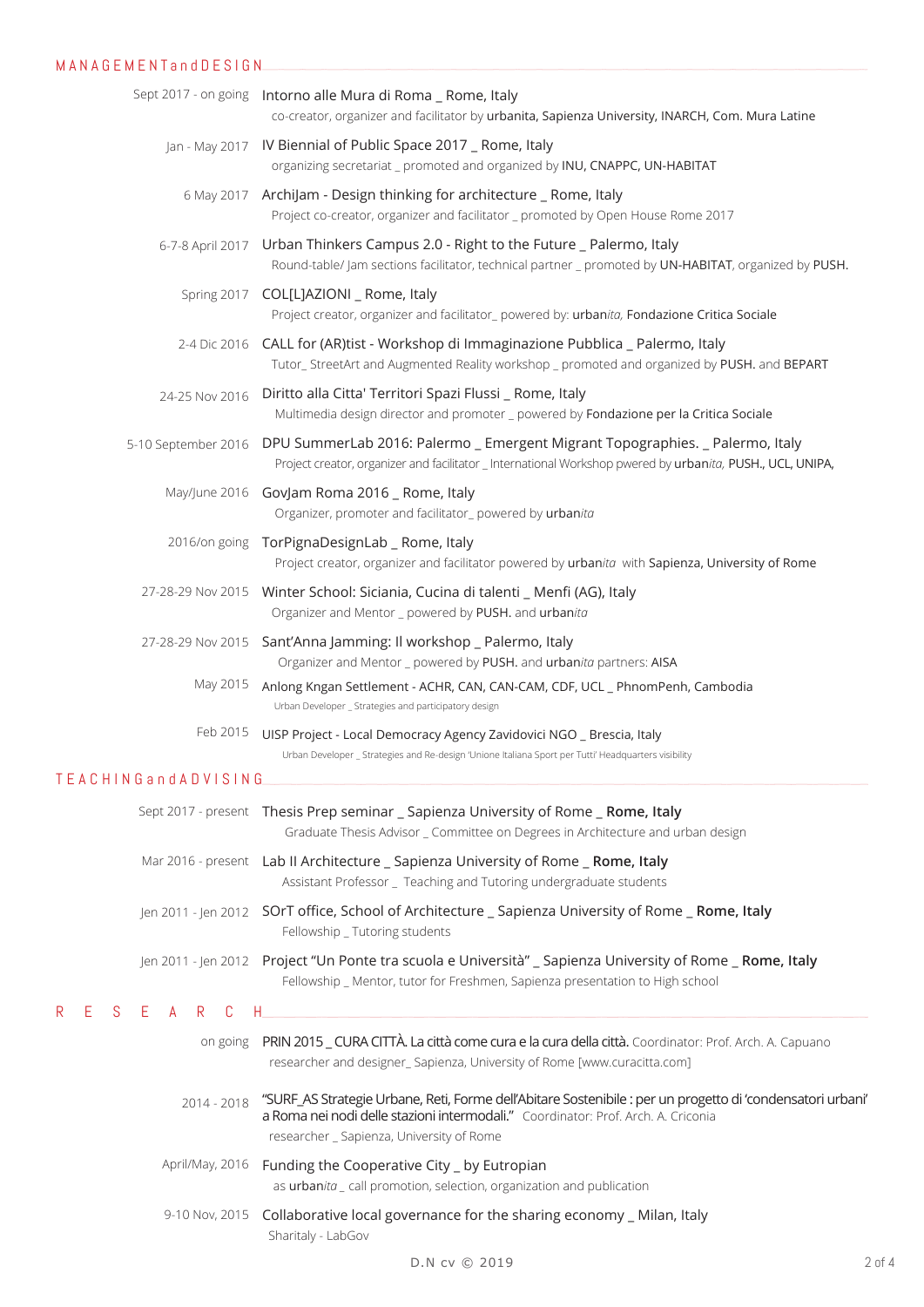| U B L I C A T I O N<br>P.                             | S.                                                                                                                                                                                                                                                                                      |            |
|-------------------------------------------------------|-----------------------------------------------------------------------------------------------------------------------------------------------------------------------------------------------------------------------------------------------------------------------------------------|------------|
|                                                       | Fall 2018 La rete infrastrutturale di Roma<br>Book Chapter in La Stazione Della Metropolitana Propulsore di Urbanità Diffusa by: G.Bianchi, A. Criconia<br>Architetti Roma Edizioni                                                                                                     |            |
|                                                       | Sept 2017 Spazio Pubblico. Tra Spazi della Collettività e Vuoti: Veltcheva, Guerrieri<br>Book Chapter in Linee di Ricerca curated by F. Ficcedenti, S. Martinelli                                                                                                                       |            |
| Sept 2017                                             | Right to the future<br>Il processo partecipato per l'implementazione della Nuova Agenda Urbana a Palermo<br>Curator in Urbanistica3 iQuaderni                                                                                                                                           |            |
|                                                       | April 2016 Service Design and Urban Policies<br>How new models and tools for designing are influencing the debate about the future of cities<br>Article in Urbanistica3 iQuaderni                                                                                                       |            |
|                                                       | April 2016 Service Design e Progettazione Architettonica e Urbana<br>Article in Urbanistica Informazioni 264                                                                                                                                                                            |            |
| Sept 2013                                             | "Impressioni/Riflessioni: Sou Fujimoto"                                                                                                                                                                                                                                                 |            |
|                                                       | Article in Polinice http://www.polinice.org/2013/09/impressioniriflessioni-sou-fujimoto.html                                                                                                                                                                                            |            |
| <sub>S</sub><br>P<br>W<br>0<br>R.<br>K<br>H<br>$\Box$ | Sept 2004 "Scheda di Catalogazione di tipo OA della Fontanella di via della Cisterna a Roma"<br>Book chapter in "Roma tra le due guerre: personaggi, luoghi e fatti"<br>-S                                                                                                              |            |
| from 25-30 Aug, 2017                                  | Governare il Caos _ Matera, Italy<br>RENA _ Summer School                                                                                                                                                                                                                               |            |
| from 25 Sept to 3 Oct, 2015                           | City as a Service Intensive School [scholarship "Women Entrepreneurs"] _ Erice, Italy<br>UN-Habitat _ World Urban Campaign's Palermo Urban Thinkers Campus _ PUSH.                                                                                                                      |            |
| from 7 to 14 Sept, 2014                               | International Workshop_dpuSummerLab 2014: Patchwork City _ Beirut, Lebanon<br>The Bartlett _ Development Planning Unit _ University College London                                                                                                                                      |            |
| from 27 Jun to 3 Jul, 2014                            | InternationalWorkshop_ARCOSS_ArchitectureAndContemporarySocialServices_Rome<br>DiAP "Sapienza" University of Rome and Regione Lazio                                                                                                                                                     |            |
| from 4 to 12 Jan, 2013                                | International Workshop Urban Design _ Seoul, South Korea [Fellowship]<br>School of Architecture "Sapienza" University of Rome, Rome Italy<br>Junggu Office, Seoul   School of Architecture, Myongji University, Seoul, South Korea                                                      |            |
|                                                       | from 30 Nov to 2 Dec 2012 Coming Soon! Explorations in Urban Renewal from the Physical to the Virtual_NYC, US<br>local narrative on current and future development of West Farms, Bronx by Stephanie Rothenberg<br>Parson, The New School_ Sheila C. Johnson Design Center's _ New York |            |
|                                                       | from June to July 2012 Workshop Internazionale di Progettazione Architettonica _ Rome, Italy [Fellowship]<br>"Sapienza" University of Rome, Rome Italy and Myongji University, Seoul, Republic of Korea                                                                                 |            |
| CONFERENCES-ATTENDED.                                 |                                                                                                                                                                                                                                                                                         |            |
|                                                       | 19-20 Oct 2017 Q Berlin Questions 2017 _ Berlin, Germany<br>visitBerlin and Curage                                                                                                                                                                                                      |            |
|                                                       | 4-5 May 2017 Urban Thinkers Campus: Urbanitas Forum_ Rome, Italy<br>Open House Rome, Ordine degli Architetti Pianificatori Paesaggisti e Conservatori di Roma                                                                                                                           |            |
|                                                       | 24-25 Nov 2016  Diritto alla citta': Territori, Spazi, Flussi _ Rome, Italy<br>Fondazione per la Critica Sociale hosted by Sapienza University of Rome                                                                                                                                  |            |
|                                                       | 17-20 Oct 2016 HABITAT III _ Quito, Ecuador<br>UN-Habitat [with a Special attention to Public Space sections]                                                                                                                                                                           |            |
| 13-14 Nov 2015                                        | Sharitaly 2015 _ Milan, Italy<br>Collaboriamo Milan                                                                                                                                                                                                                                     |            |
|                                                       | 6-7 Nov 2015 The city as a commons _ Bologna, Italy<br>IASC-The International Association for the Study of the Commons and LabGov Luiss<br>conference presentation _ 'Mapping as Infrastructure of Commons'                                                                             |            |
|                                                       | 8-10 Ott 2015 Urban Thinkers Campus: City as a service _ Palermo, Italy<br>UN-Habitat _ World Urban Campaign's Palermo Urban Thinkers Campus _ PUSH.<br>D.N cv © 2019                                                                                                                   | $3$ of $4$ |